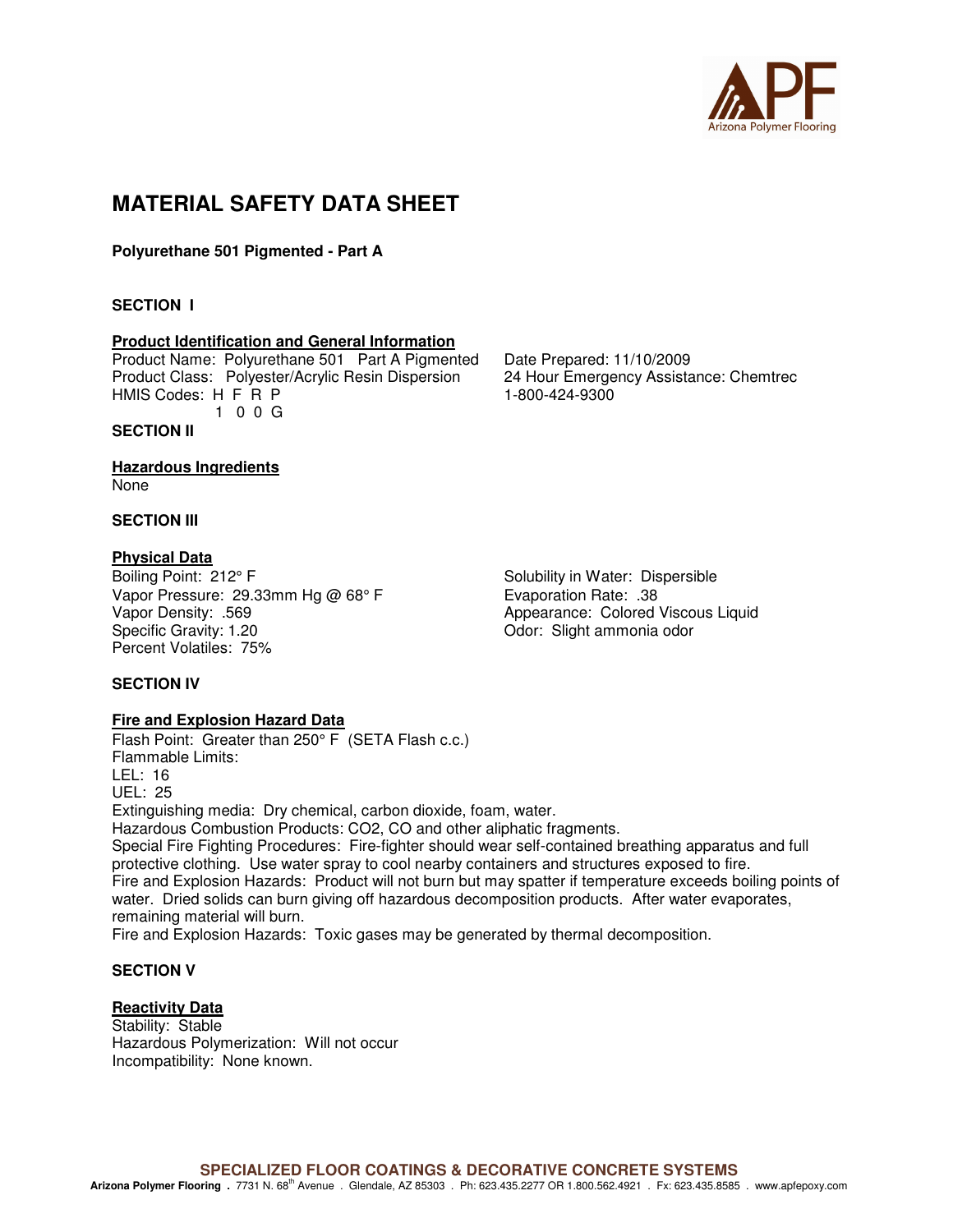#### **SECTION VI**

#### **Health Hazard Data**

Primary Route of Entry: Skin or eye contact, inhalation. Eye Contact: Can cause moderate irritation. Skin Contact: Can cause moderate irritation. Inhalation: Can cause irritation to nasal passages; throat plus lungs. Ingestion: Can cause gastrointestinal irritation. Chronic Overexposure: Can cause damage to the respiratory system, lungs, eyes, skin and central nervous system.

#### **SECTION VII**

#### **First Aid**

Eyes: Flush with clean water for at least 15 minutes. Skin: Remove contaminated clothing. Wash affected areas with soap and water. Ingestion: Consult physician. Inhalation: Move to fresh air.

#### **SECTION VIII**

#### **Special Protection Information**

Respiratory Protection: NIOSH approved organic vapor respirator should be used where ventilation is inadequate.

Ventilation: General dilution ventilation that maintains vapor levels below the appropriate exposure limit is recommended.

Eye Protection: Safety glasses or goggles are recommended. Skin Protection: Impermeable gloves are recommended.

#### **SECTION IX**

#### **Spill or Leak Procedures**

Steps to be taken if material is released or spilled: Cover spill with absorbent material, collect for disposal. Wash spill area with hot water.

Waste Disposal Method: Dispose of in compliance with all local, state and federal government regulations.

#### **SECTION X**

#### **Shipping Data**

D.O.T. Shipping Name: Paint Related Material Technical Shipping Name: Polyol Solution D.O.T. Hazard Class: Not Regulated UN/NA Number: None Reportable Quantity: None D.O.T. Labels Required: None Freight Class: 55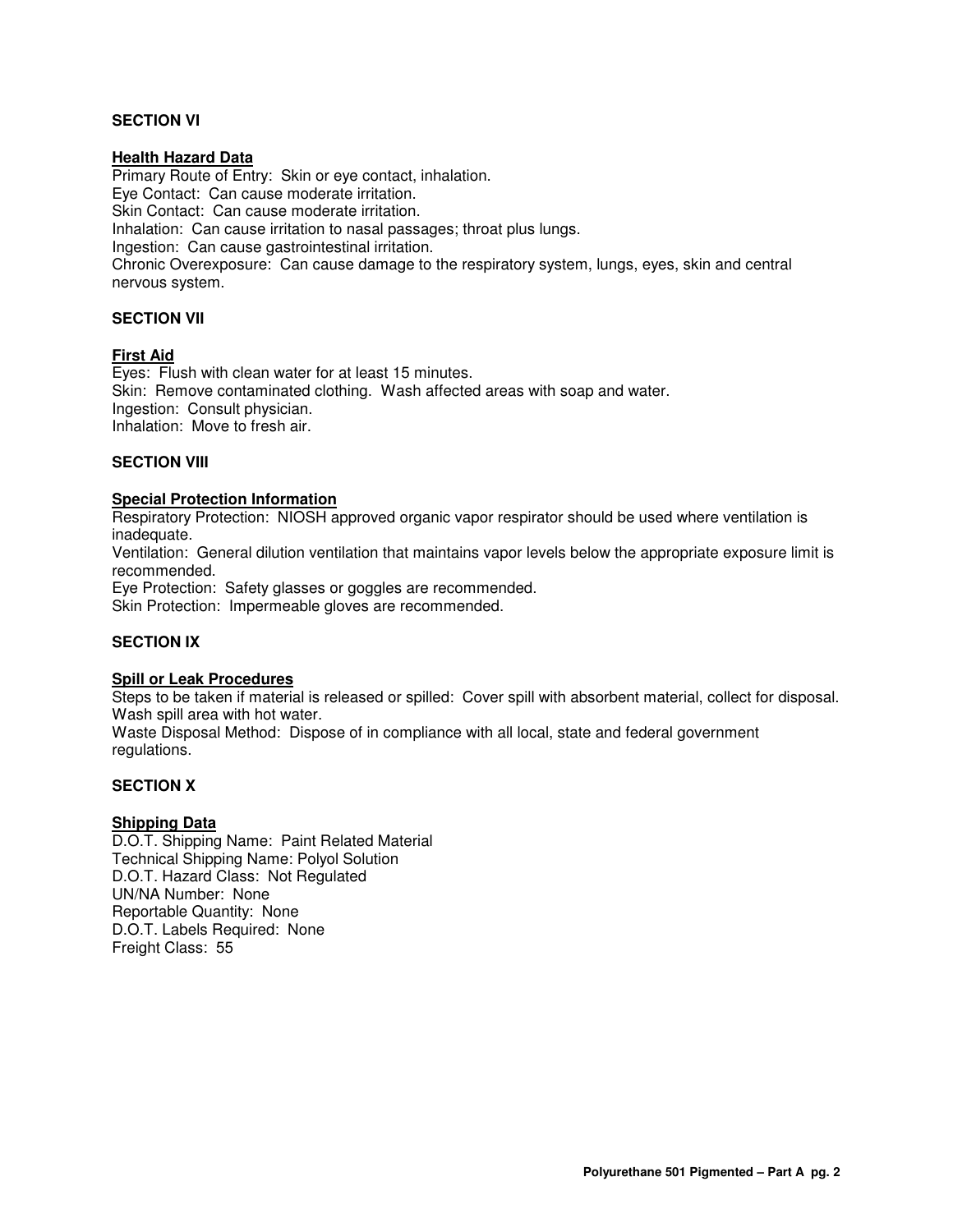

## **MATERIAL SAFETY DATA SHEET**

#### **Polyurethane 501 Pigmented - Part B**

#### **SECTION I**

#### **Product Identification and General Information**

Product Name: Polyurethane 501 Part B Pigmented Date Prepared: 11/10/2009<br>Product Class: Aliphatic Polyisocyanate 24 Hour Emergency Assista HMIS Codes: H F R P 1-800-424-9300 2 1 1 G

**SECTION II** 

#### **SECTION III**

# **Physical Data**<br>Boiling Point: N/E

Vapor Pressure: N/E **Example 2018** Evaporation Rate: N/E Specific Gravity: N/E Odor: Slight Percent Volatiles: None

#### **SECTION IV**

#### **Fire and Explosion Hazard Data**

Flash Point: Greater than 250° F (SETA Flash c.c.) Flammable Limits: LEL: N/E UEL: N/E

Special Fire Fighting Procedures: Fire-fighter should wear self-contained breathing apparatus and full protective clothing. Use water spray to cool nearby containers and structures exposed to fire. Fire and Explosion Hazards: During fire, HDI vapors and other highly toxic gases may be generated. Closed containers may explode when exposed to extreme heat or when contaminated with water.

Extinguishing Media: Dry chemical, carbon dioxide, foam water.

Hazardous Combustion Products: Carbon dioxide, carbon monoxide, oxides of nitrogen traces of HDI and HCN.

Fire and Explosion Hazards: During fire, HDI vapors and other highly toxic gases may be generated. Closed containers may expand when exposed to extreme heat or when contaminated with water.

#### **SECTION V**

#### **Reactivity Data**

Stability: Stable Hazardous Polymerization: May occur; contact with moisture or other materials which react with isocyanates or temperatures over 400°F may cause polymerization.

24 Hour Emergency Assistance: Chemtrec

**Hazardous Ingredients CAS# OSHA PEL ACGIH TLV** Aliphatic Polyisocyanate **Aliphatic Polyisocyanate** Proprietary (\*) N/E N/E Hexamethylene Isocyanate  $\overline{822-060}$  N/E .005 ppm HDI Based Polyisocyanate **Proprietary (\*)** N/E N/E Dipropylene Glycol Monomechyl Ether 034590-94-8 100ppm 100 ppm (\*) Listed in TSCA Inventory

Solubility in Water: Soluble Vapor Density: N/E <br>
Appearance: Clear/Pale Yellow